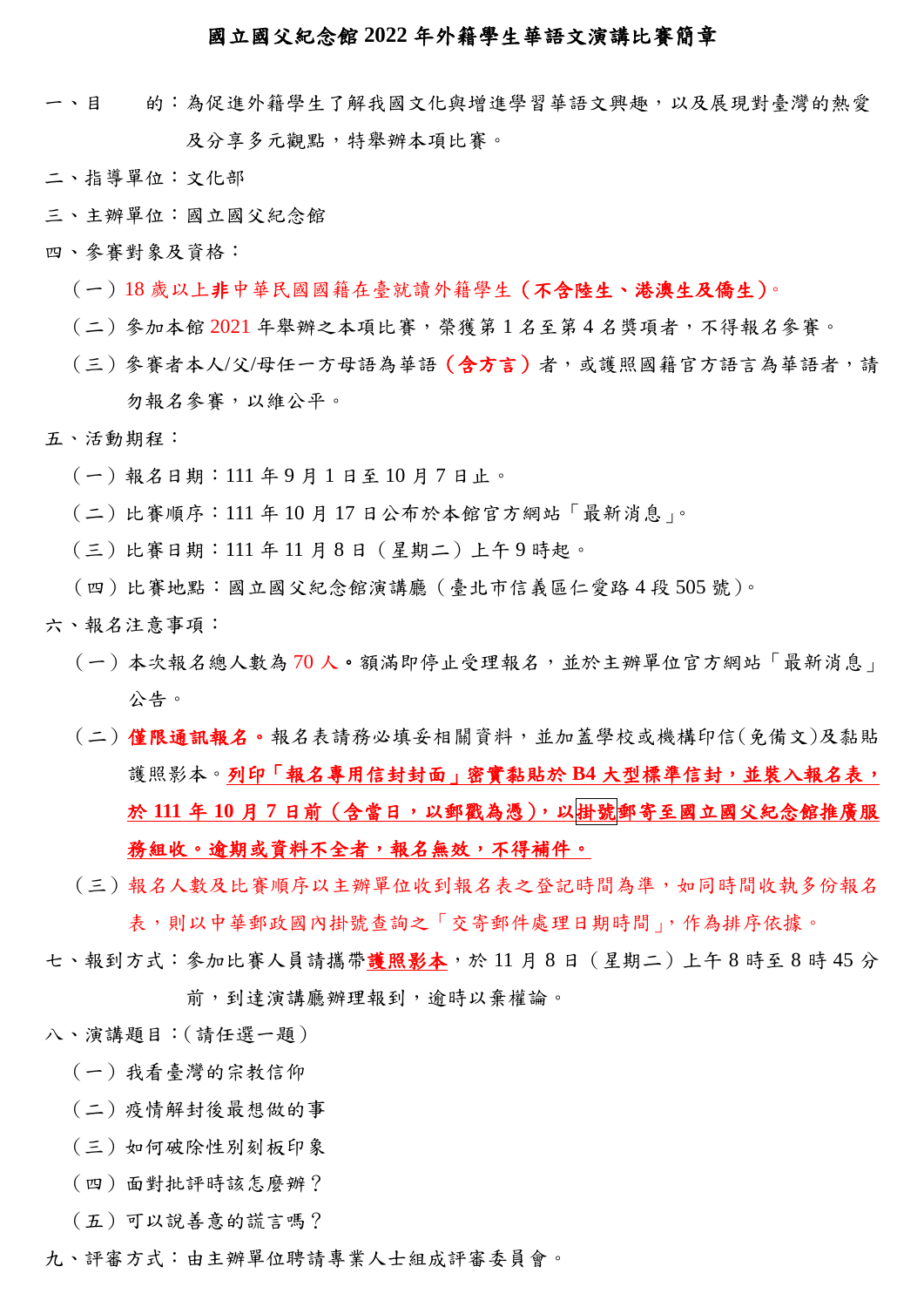十、評審方式及評分標準:

- (一)內容結構 40%、語詞表達 30%、儀態臺風 20%、時間掌握 10%,合計 100%。
- (二)演講至 4 分鐘時,提醒按鈴 1 次;至 5 分鐘時提醒按鈴 2 次;至 6 分鐘時按鈴 3 次。 超過 8 分鐘時則長按鈴聲,比賽主持人將強制停止參賽者演說,不得異議。
- (三)演講時間以 4-5 分鐘為原則,演說時間 4 分鐘至 5 分鐘 59 秒不扣分;至 6 分鐘起,每 超過 1 分鐘扣總分 1 分,至多扣總分 3 分。超過時間者,由計時人員記錄扣分,於總成 績計算時扣除。扣分說明如下表。

|      | 4分鐘    | 6分鐘    | 7 分鐘   |    |  |
|------|--------|--------|--------|----|--|
| 演講時間 |        |        |        | 分鐘 |  |
|      | 5分鐘59秒 | 6分鐘59秒 | 7分鐘59秒 |    |  |
| 扣分   |        |        |        |    |  |

十一、獎 勵:

第一名:頒發獎金新臺幣2萬元,獎狀乙面,計1名。

第二名: 頒發獎金新臺幣1萬6仟元,獎狀乙面,計1名。

第三名: 頒發獎金新臺幣1萬2仟元,獎狀乙面,計1名。

第四名: 頒發獎金新臺幣8仟元,獎狀乙面,計1名。

優 選:頒發獎金新臺幣6仟元,獎狀乙面,計6名。

# \*獎金均依中華民國所得稅法規定辦理課稅,須扣繳 **20%**所得稅,若未能配合者,則視為自

#### 動棄權,不具得獎資格。

十二、權利聲明:

參賽者同意無償授權將個人參加演講之影音、影像之著作財產權及肖像權等,提供給本 館作為登載於館刊、網站及推廣公務等作業使用,並同意其他單位轉載。

十三、其他事項:

- (一)參賽者需遵守本簡章規範,若有違反規定之情事,主辦單位有權立即取消報名或參賽資 格。倘於公告得獎名單後,發現有上開情事,本館有權立即取消參賽得獎資格外,並得 追回獎金及獎狀,獎項不予遞補。本館對於爭議之判定有最終決定權,參賽者無權異議。
- (二)比賽如遇重大天然災害或不可抗拒因素,得由主辦單位決定停止比賽或延期辦理,相 關訊息將發布於本館官方網站「最新消息」,不另行通知。
- (三)本比賽表現經評審評定未達獲獎標準,獎項得以從缺或酌減錄取名額。
- (四)主辦單位無須支付任何費用或酬勞予以參賽者及陪同者。
- (五)為配合演講內容,參賽者可自備服裝及道具,主辦單位不負保管責任。

(六)本比賽場地相關之器材設備(如投影機、播放器等),恕不配合參賽者於比賽時使用。 十四、如有未盡事宜及變更事項,請依照本館網站(http://www.yatsen.gov.tw)最新公告資料為 主,不另行通知。本比賽聯絡人:推廣服務組 陳小姐,電話:(02)2758-8008 分機 669。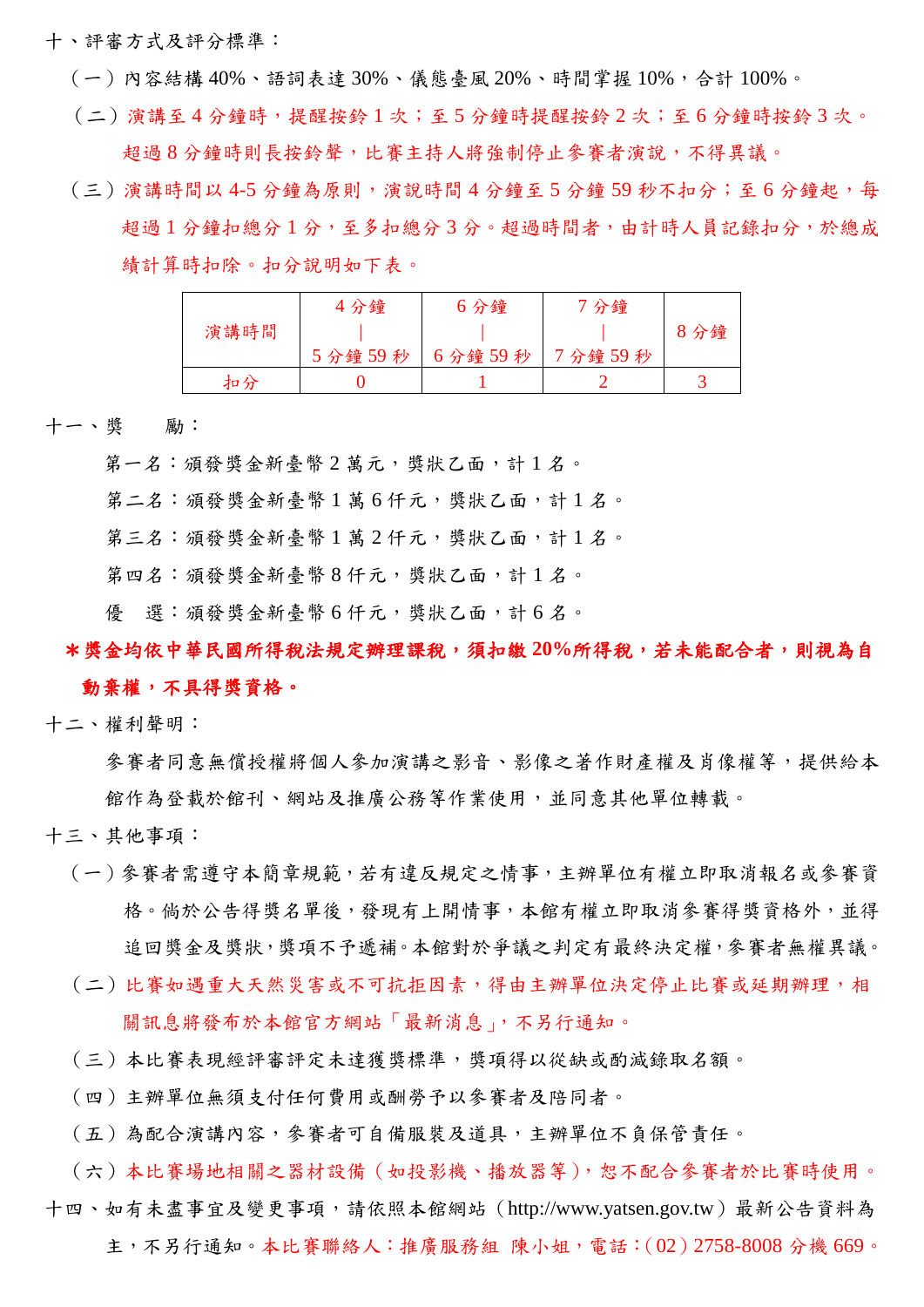# **National Dr. Sun Yat-Sen Memorial Hall**

### **2022 Foreign Students Chinese Public Speaking Competition**

- 1. **Objective**: The competition is held to promote foreign students' understanding Chinese culture, to enhance their interest in learning Chinese and to share multiple perspectives of Taiwan.
- 2. **Supervisor**: Ministry of Culture
- 3. **Organizer**: National Dr. Sun Yat-sen Memorial Hall

#### 4. **Contestant Eligibility**:

- a. Qualification for entry into the competition requires foreign students to be enrolled in an educational institution in Taiwan. The contestant needs to be at least 18 years of age, and does not hold R.O.C nationality. (Students from China, Hong Kong, and Macau and overseas Chinese students are excluded)
- b. In order to encourage new applicants, any prize winners  $(1<sup>st</sup> p$  prize through to  $4<sup>th</sup> p$  prize) from the 2021 competition are not eligible to apply.
- c. All contestants of whom either their or parent's first language or official language is Chinese (including dialects) are not eligible to apply for the fairness of the competition.

#### 5. **Activity Period:**

- a. Registration Period: September  $1<sup>st</sup>$  (Thur.) to October  $7<sup>th</sup>$  (Fri.), 2022.
- b. Sequence: Making public on the website of Dr. Sun Yat-sen Memorial Hall before October 17<sup>th</sup> (Mon.). 2022.
- c. Competition Date: 9 am., November  $8<sup>th</sup>$  (Tue.), 2022.
- d. Competition Site: Lecture Hall on 1<sup>st</sup> Floor, National Dr. Sun Yat-sen Memorial Hall (No.505, Sec.4, Ren-ai Rd., Taipei)

#### 6. **Registration Method**:

- a. The total number of applicants is limited to 70. We will stop accepting applications once we reach 70 applicants. The list of contestants will be posted on "News" of the organizer's official website.
- b. Mailing registration only. Please be sure to fill out and send the registration form, stamped with the official stamp to signify approval from the contestants' schools or institutions and attached with the passport copy, before October 7, 2022 (due day included, based on the postmark) by registered mail to the following address: NATIONAL DR. SUN YAT-SEN MEMORIAL HALL EXTENSION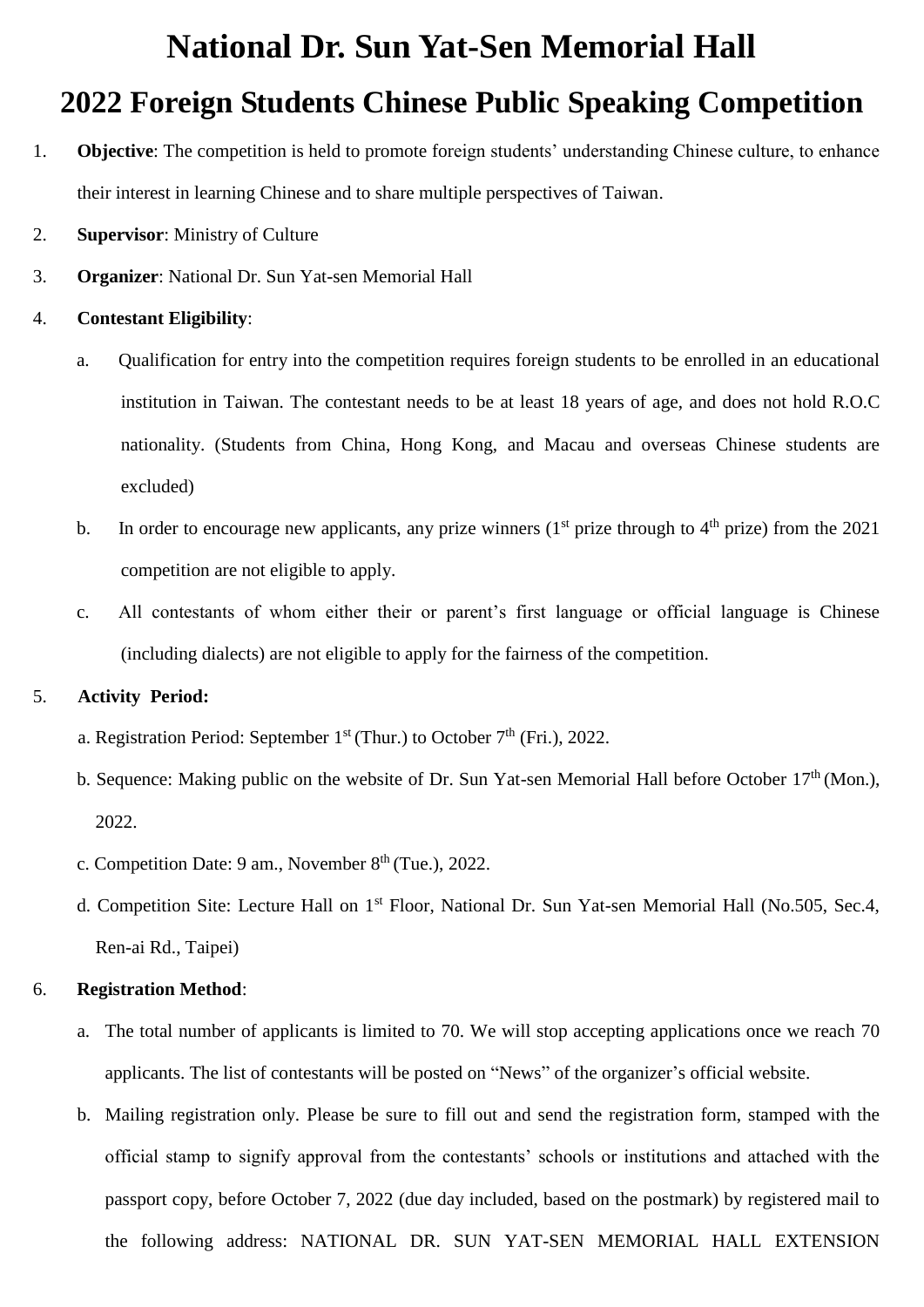SERVICE DIVISION No.505, Sec.4, Ren-ai Rd., Taipei. Please download the "Registration Envelope Cover" and firmly attach it to the standard B4 envelope for the registration form. Late or incomplete applications and further replacement will not be accepted.

- c. The number of applicants and contesting order will be based on the organizer's registered time of receiving the registration forms. If more than one registration forms are received at the same time, the order arrangement will depend on the "date and time of postal delivery" from Chunghwa Post's domestic registered mail tracking system.
- **7. Method of Registration:** Applicants with copy of passport checking in at Lecture Hall of Memorial Hall on B1 on November  $8<sup>th</sup>$  (Tue.) from 8 am to 8:45 am.

#### 8. **Speech Topics**: (choose one)

- (1) My View On Religious Belief in Taiwan
- (2) What do you want to do most after lifting of the epidemic lock-downs?
- (3) How to break gender stereotypes?
- (4) What should I do when facing criticism?
- (5) Could we tell white lies?
- 9. **Judgement**: Jury composed of professionals hired by organizer

#### 10. **Standard of Grading**:

- a. content 40%, expression 30%,posture 20%, time-control 10%, total 100%.
- b. A bell will be rung once at 4 minutes, twice at 5 minutes, and three times at 6 minutes. If the speech surpasses 8 minutes, a long bell will be rung, and the host will forcefully stop the contestant's speech with no objection accepted.
- c. The speech time is suggested to be between 4-5 minutes. No point will be deducted when the speech is between 4 minutes and 5 minutes 59 seconds. Starting from 6 minutes, one point will be deducted for every additional minute over the time limit, and three points will be deducted at most. The timekeeper will make records and deduct points of the speakers over the time limit. The points will be deducted from the total points. The deduction will be based on the following table.

|                        | 4 Min        | 6 Min                       | 7 Min |       |  |
|------------------------|--------------|-----------------------------|-------|-------|--|
| <b>Speech Time</b>     |              |                             |       | 8 Min |  |
|                        | 5 Min 59 Sec | 6 Min 59 Sec   7 Min 59 Sec |       |       |  |
| <b>Deducted Points</b> |              |                             |       |       |  |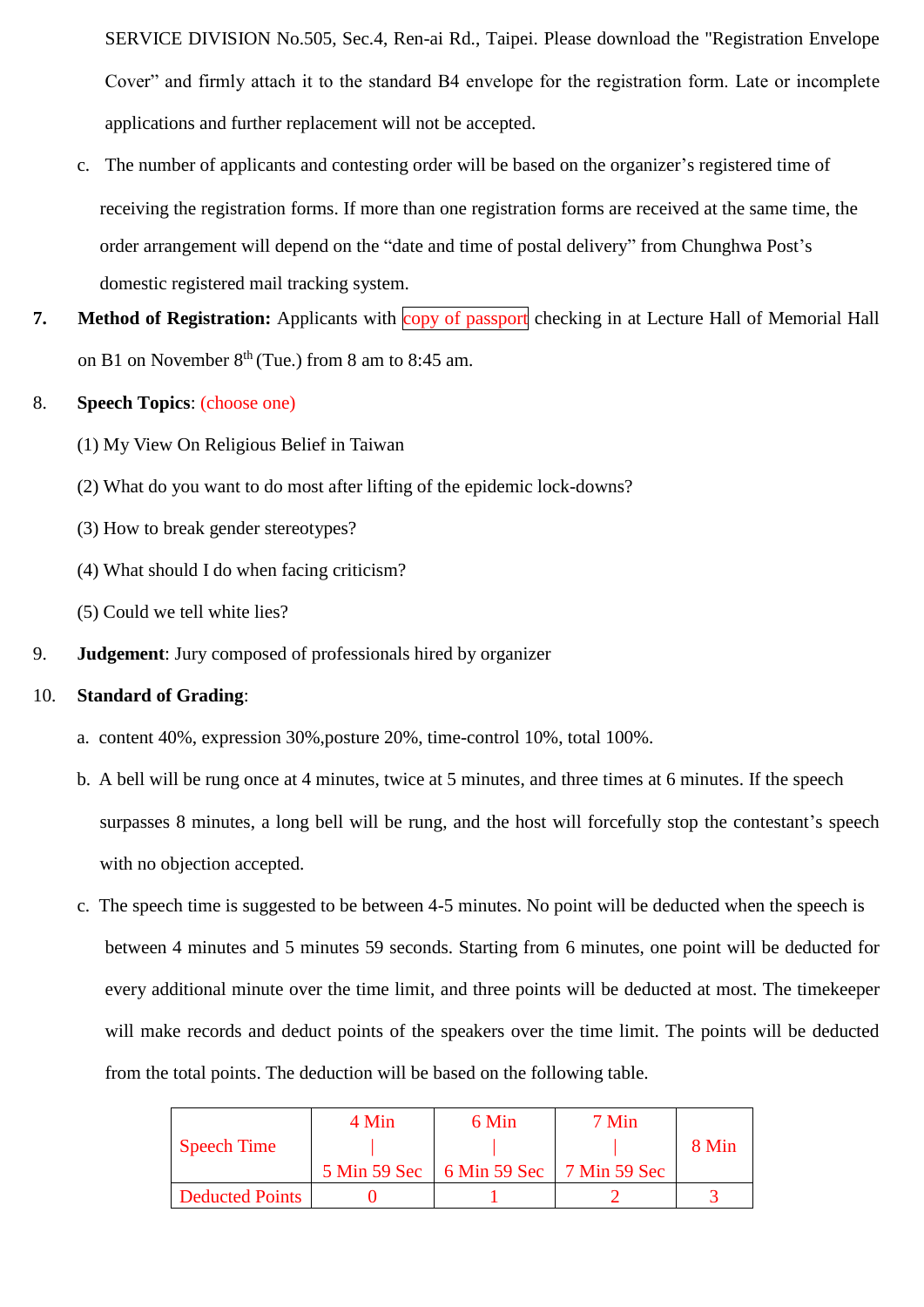#### 11. **Reward**:

The winner:<br>A certification and NT \$ 20,000, one person, total 1 The second place winner : A certification and NT \$ 16,000, one person, total 1 The third place winner: A certification and NT  $$ 12,000$ , one person, total 1 The fourth place winner: A certification and NT  $$ 8,000$ , one person, total 1 The superiors: A certification and NT \$ 6,000, one person, total 6 According to the taxation law of the R.O.C., the prize winner shall receive the corresponding net amount after a **20% tax** deduction of the prize money. Any failure to comply will result in disqualification and

- 12. **Copyright**: All contestants must agree to being recorded by the National Dr. Sun Yat-sen Memorial Hall. The recordings may be published on the Hall's publication and website, and contestants must also agree to allow other institutions to download the recordings where it may be circulated and passed on.
- 13. **Notice**:

hence no prize money will be allocated.

- (1) All participants are required to comply with the general regulations of the competition. If any violations occur, the organizers have the right to immediately cancel the registration or qualification of the contestant, even including after awarding. (No recurrence award) The organizer has the final decision on the dispute, the contestants have no right to object.
- (2) Due to any disasters or any other major causes, National Dr. Sun Yat-Sen Memorial Hall have right to cease, delay or prolong the competition. The related information will be announced on "News" of our official website without further notice.
- (3) If the contestants perform less than standard awards, the award could be missed or reduce admissions.
- (4) Organizers do not pay any fees or compensation to be contestants and companions.
- (5) For the content of the speech, participants can prepare their own costumes and props. The organizer has no responsibility for any loss and damage.
- (6) The equipment of the competition venue (such as projector and player) will not be lent to the contestants.
- 14. If you have any queries, please refer to the National Dr. Sun Yat-sen Memorial Hall website [\(http://www.yatsen.gov.tw\)](http://www.yatsen.gov.tw/). Competition contact: Extension Service Division, Ms. Chen, Tel: (02) 2758-8008, ext. 669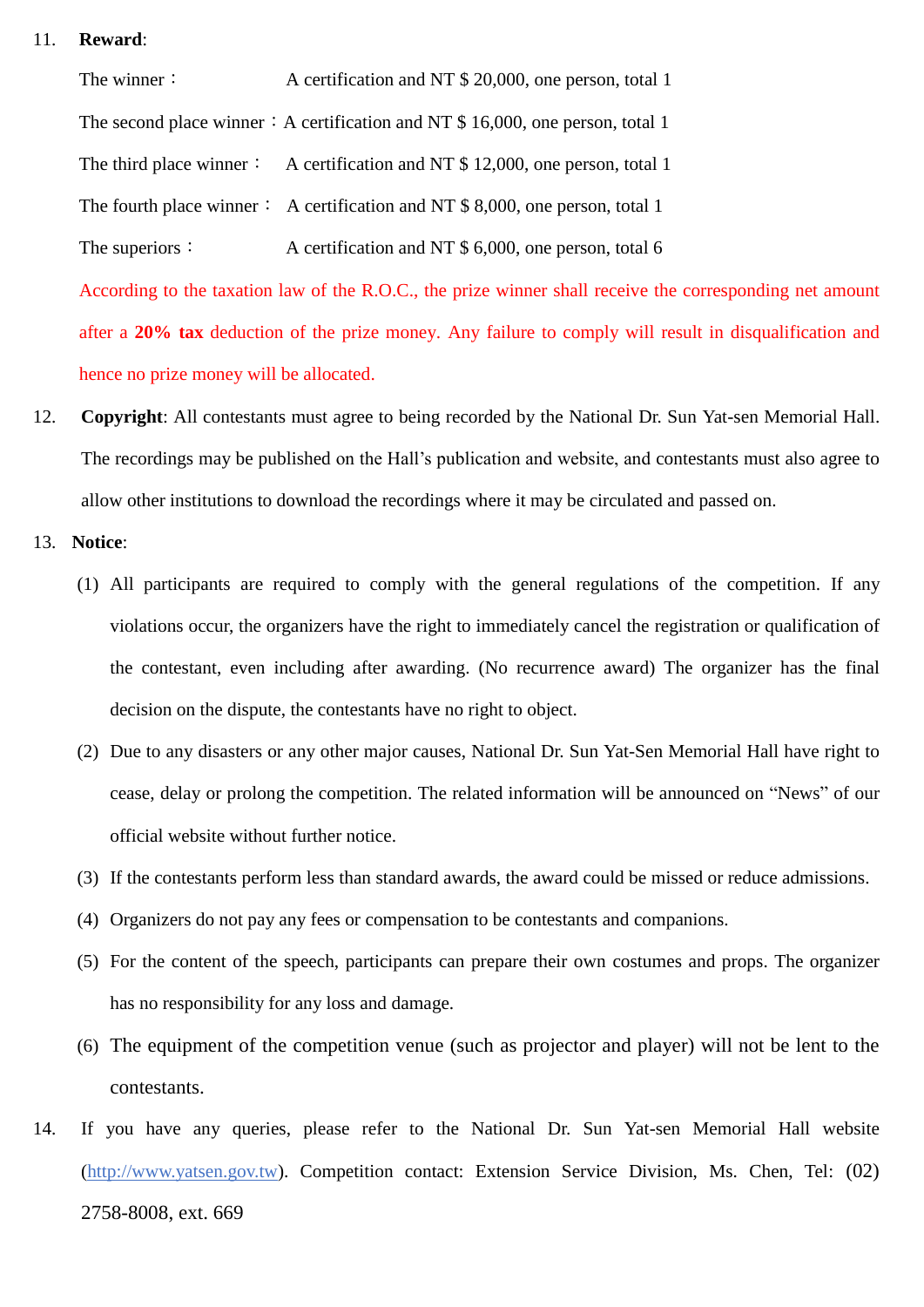| 請勿填寫           |
|----------------|
| 參賽編號:          |
| S:             |
| $\mathbf{R}$ : |
|                |

### 國立國父紀念館 **2022** 年外籍學生華語文演講比賽 報名表(請正楷書寫)

**National Dr. Sun Yat-Sen Memorial Hall 2022 Foreign Students Chinese Public Speaking Competition Registration Form**

| 參賽者<br>姓名<br>Participant's<br>name                                        | 中文姓名<br>Chinese<br>name                                                                                                                                                                                                                                                                         |                    |               | 外文姓名<br>(請與護照相同)<br>Name<br>(the same with<br>Passport) |                                          |        |
|---------------------------------------------------------------------------|-------------------------------------------------------------------------------------------------------------------------------------------------------------------------------------------------------------------------------------------------------------------------------------------------|--------------------|---------------|---------------------------------------------------------|------------------------------------------|--------|
|                                                                           | 出生年月日<br>(西元)<br><b>Birth</b> date                                                                                                                                                                                                                                                              | 年<br>Year<br>Month | 月<br>日<br>Day | 性別<br>Gender                                            | 男 Male<br>$\bigstar$ Female<br> 其他 Other |        |
|                                                                           | 國籍<br>Nationality                                                                                                                                                                                                                                                                               |                    |               | 護照號碼<br>Passport No.                                    |                                          |        |
| 學校或單位<br>School or<br>Unit                                                |                                                                                                                                                                                                                                                                                                 |                    |               |                                                         |                                          |        |
| 個人聯絡<br>資訊<br>Personal Data<br>(請務必填寫)<br>(Please be sure<br>to fill out) | 通訊地址<br>Mailing<br>address<br>聯絡電話<br>Telephone<br>電子信箱<br>E-mail                                                                                                                                                                                                                               | 市<br>縣             | 鄉鎮<br>區市      | 路<br>段<br>街                                             | 巷<br>弄                                   | 號<br>樓 |
| 演講題目<br>Speech Topic<br>(請勾選)<br>Check                                    | □1.我看臺灣的宗教信仰 My View on Religious Belief in Taiwan<br>□2.疫情解封後最想做的事 What do you want to do most after lifting of the epidemic lock-downs?<br>□3.如何破除性別刻板印象 How to break gender stereotypes?<br>□4.面對批評時該怎麼辦? What should I do when facing criticism?<br>□5.可以說善意的謊言嗎? Could we tell white lies? |                    |               |                                                         |                                          |        |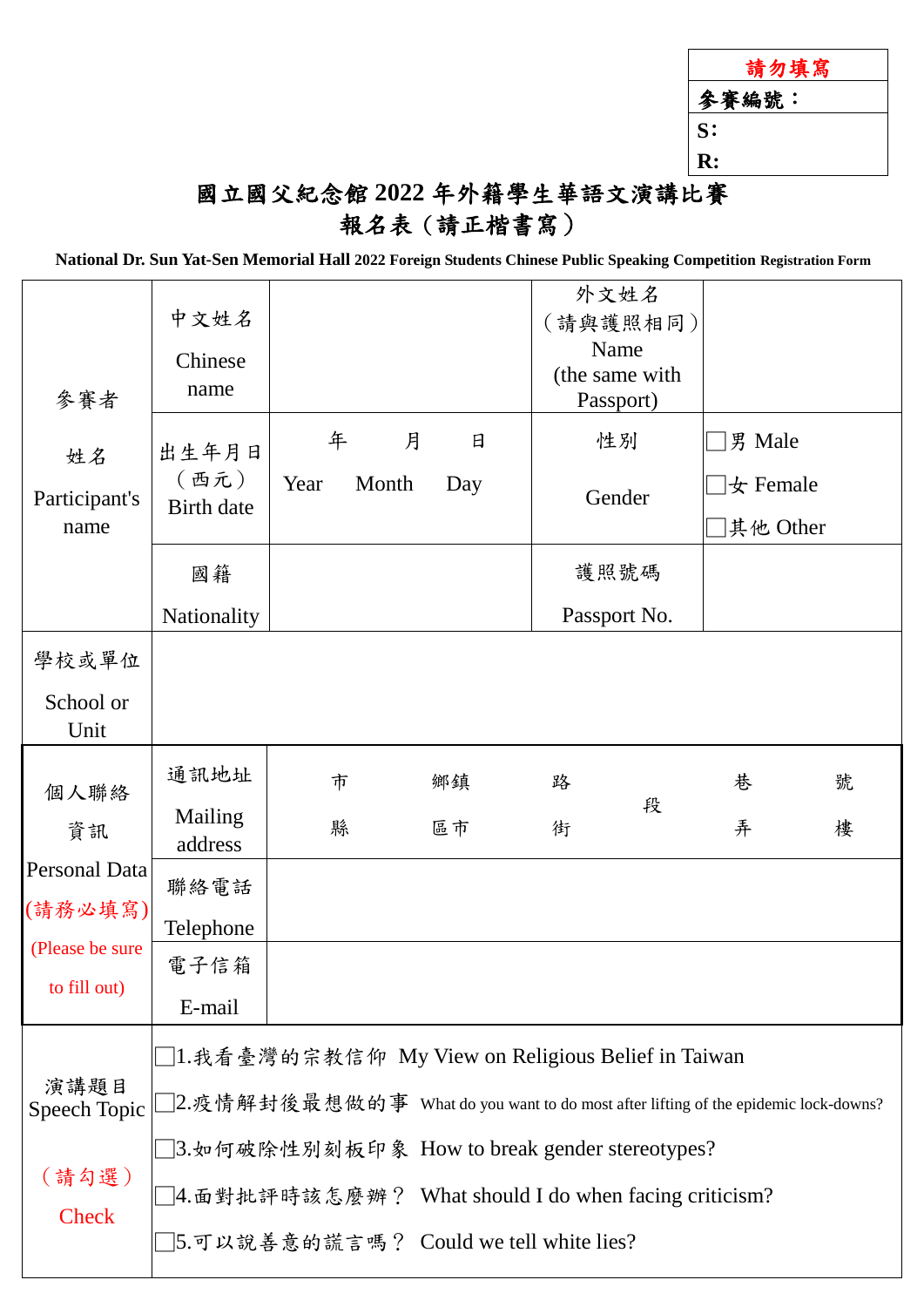| 學                                                                                                                                                           |                                                                                                                                                                                                                                                                                                                                                                                                                                                                                                                                                                                               |
|-------------------------------------------------------------------------------------------------------------------------------------------------------------|-----------------------------------------------------------------------------------------------------------------------------------------------------------------------------------------------------------------------------------------------------------------------------------------------------------------------------------------------------------------------------------------------------------------------------------------------------------------------------------------------------------------------------------------------------------------------------------------------|
| 校                                                                                                                                                           |                                                                                                                                                                                                                                                                                                                                                                                                                                                                                                                                                                                               |
| 機                                                                                                                                                           |                                                                                                                                                                                                                                                                                                                                                                                                                                                                                                                                                                                               |
| 構                                                                                                                                                           |                                                                                                                                                                                                                                                                                                                                                                                                                                                                                                                                                                                               |
| 印                                                                                                                                                           |                                                                                                                                                                                                                                                                                                                                                                                                                                                                                                                                                                                               |
| 信                                                                                                                                                           |                                                                                                                                                                                                                                                                                                                                                                                                                                                                                                                                                                                               |
| School or<br>institution<br>letter                                                                                                                          |                                                                                                                                                                                                                                                                                                                                                                                                                                                                                                                                                                                               |
| 護<br>照<br>個<br>人<br>資<br>料<br>影<br>本<br>Data Page of<br>Passport                                                                                            | 請黏貼護照個人資料影本<br>Data Page of Passport Photocopy (The page with English Name)                                                                                                                                                                                                                                                                                                                                                                                                                                                                                                                   |
| Photocopy                                                                                                                                                   |                                                                                                                                                                                                                                                                                                                                                                                                                                                                                                                                                                                               |
| 個人資料、影<br>音、影像、著<br>作及肖像權<br>讓與同意聲<br>明<br>Personal data,<br>audio-vision,<br>video, books<br>and portrait-<br>right<br>transferred<br>consent<br>statement | 本人同意將個人相關資料 (姓名、護照號碼、電話及電子郵件), 提供予國立國<br>父紀念館活動聯繫、活動公告、後續處理、聯絡、紀錄及業務推廣使用等用途。<br>I agree to provide personal data (name, passport number, cellphone number and<br>email address) to National Dr. Sun Yat-sen Memorial Hall for activities' contact,<br>announcement, record, and etc.<br>本人同意無償將個人參加「國立國父紀念館2022年外籍學生華語文演講比賽」<br>之影音、影像之著作財產權及肖像權等,提供給本館作為登載於館刊、網站及<br>推廣公務等作業使用,並同意其他單位轉載。<br>I agree to transfer the rights of the audio-vision, video, books and portraits of the<br>individual to the National Sun Yat-Sen Memorial Hall without charge.<br>立同意書人簽名Signature of Applicant: |